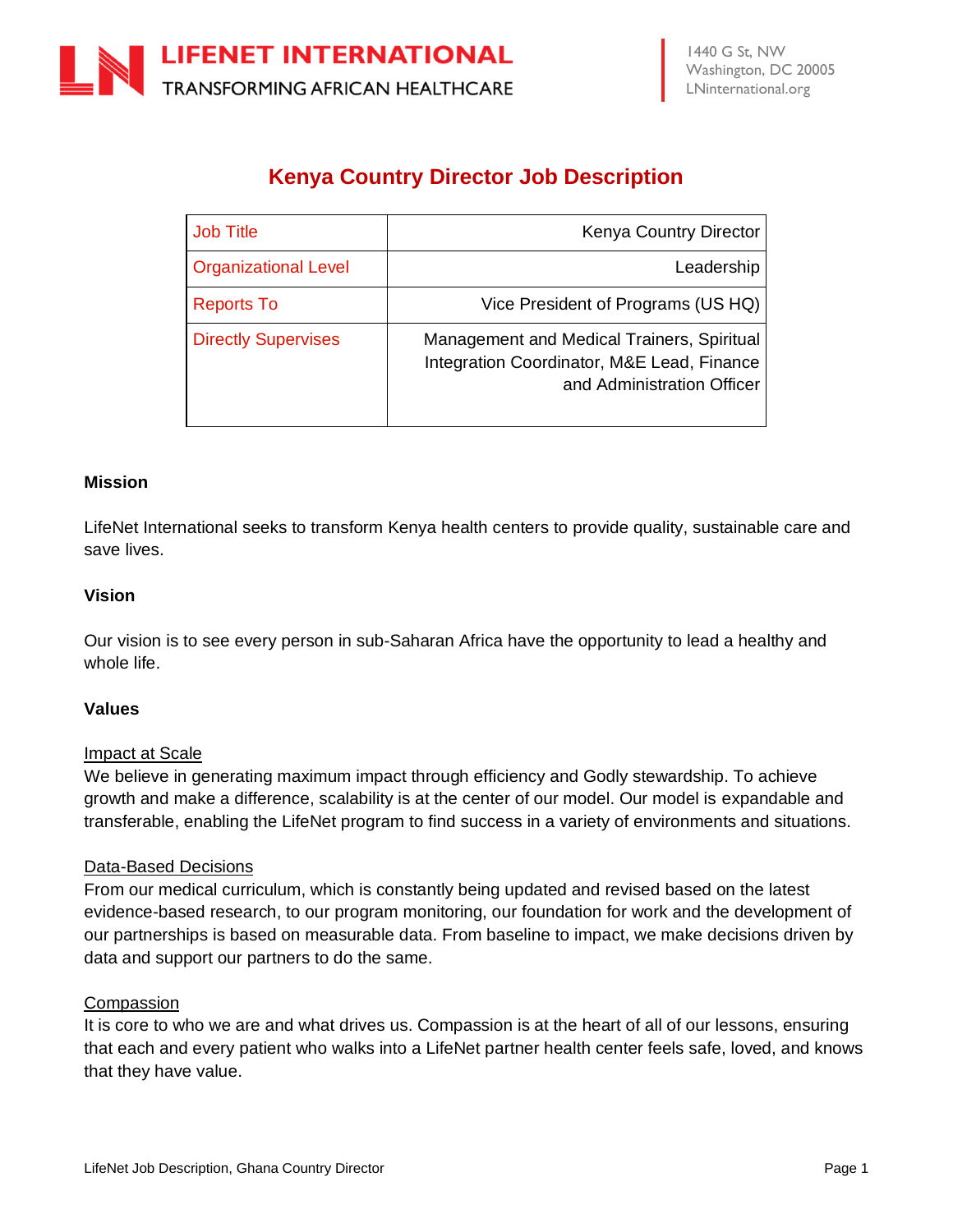# Empowering the Local Church

We know that God's chosen instrument to build his kingdom is through the church. It is the African church, African people, and African hands that are raising the standard of healthcare through our health center partner network. We believe in equipping and training local people to achieve maximum impact, securing a healthy future for themselves and their children.

# Dependence on God

Everything we have comes from God: our skills, passion and desire to perform with excellence in every way. We depend on Him for our daily needs and give Him the glory for everything that has been accomplished.

# **Job Purpose**

LifeNet International is seeking to recruit for the position of **Kenya Country Director**. This position will be responsible for establishing the LifeNet organization in Kenya to impact health outcomes by forming partner relationships with private, faith-based facilities in Kenya. LifeNet is seeking a candidate with an entrepreneurial spirit, capable of conducting start-up activities and working at all levels of the organization, and is excited about building lasting systems, hiring a qualified team and forming new partnerships.

LifeNet is a nonprofit organization that creates innovative solutions for the everyday health challenges facing Africa's poor. In 2012, LifeNet launched our first health network in Burundi, East Africa, to build capacity of ten local faith-based facilities through nurse training, management systems, and a holistic approach towards improving access to quality healthcare services.

We have rapidly expanded upon this foundation and now operate six country programs across Sub-Saharan Africa. Our goal is to improve clinical performance at our partner facilities, and help them achieve financial sustainability through sound management practices, growth financing, and equipment supply programs.

This position will hold the full responsibility for program objectives, partnership formation and management, local and regional fundraising, financial management, and day-to-day operations, along with the hiring and subsequent support of the Kenya leadership team. The Country Director is based full-time in Nairobi, and reports directly to LifeNet's Vice President of Operations at our US HQ in Washington, D.C.

# **Key Areas of Responsibilities**

- Establish LifeNet in Kenya including creating the LifeNet Kenya office, recruiting and hiring all necessary staff, budgeting and financial reporting, creating internal systems, forming new partnerships and initiating activities
- Strategically lead, develop and direct the implementation of all aspects of the Kenya program to ensure high program quality and impact in the field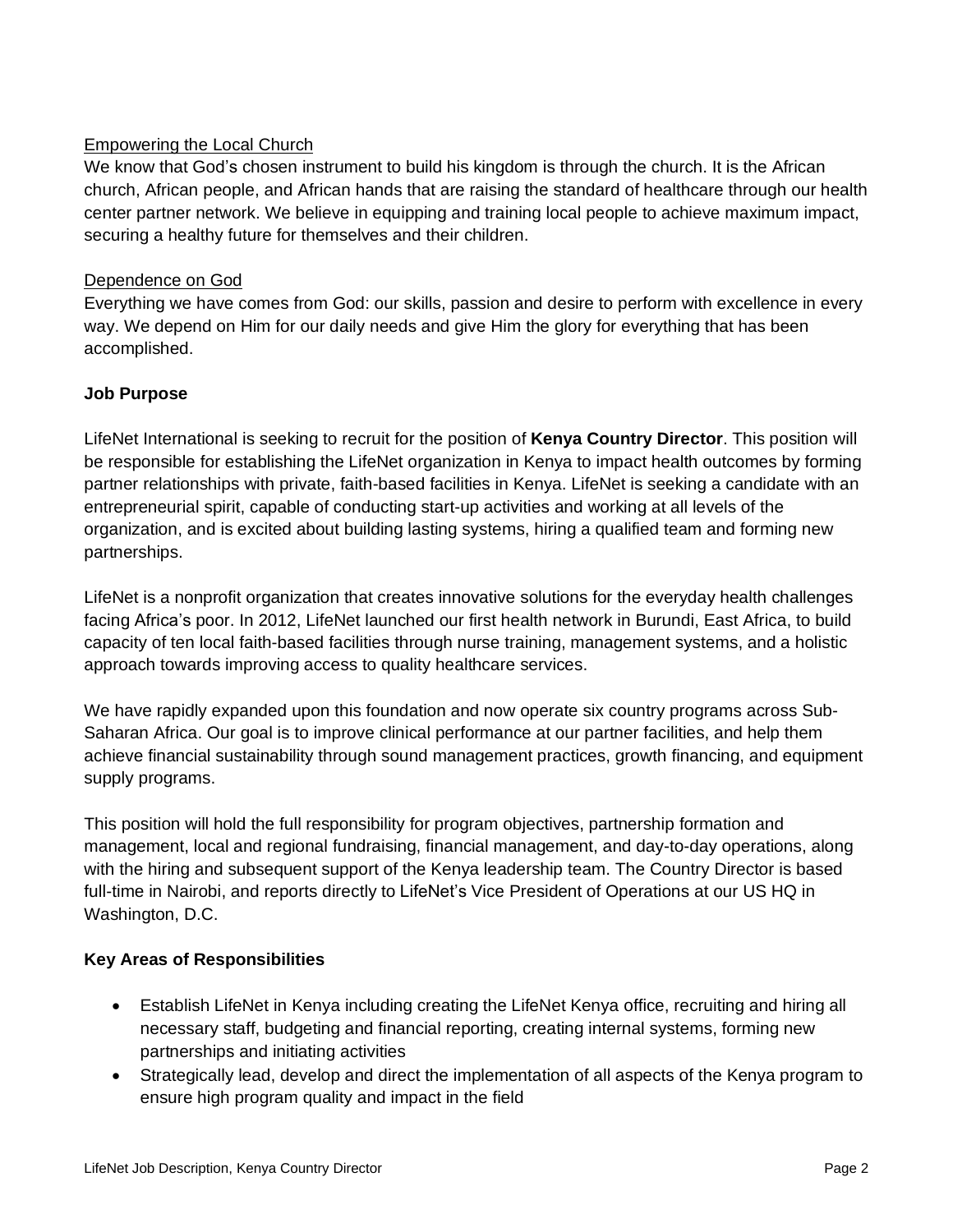- Develop and properly spend down annual budget making sure there are proper financial controls
- As the leader of a Christian organization, the Country Director will set an example by leading and attending devotions and living a lifestyle which is compatible with LifeNet values
- Form and cultivate strategic donor relationships which lead to funding opportunities
- Introduce and represent LifeNet to all donors, project partners, other LifeNet offices and divisions, local and national government, regional bodies, church representatives and nongovernmental organizations
- Ensure the development and implementation of resource development, digital enablement, MEL and more

# **Recruitment Qualifications**

- Commitment to, and passion for, LifeNet's vision and mission.
- Ability and desire to lead from the ground-up by performing tasks at every level of the organization.
- Significant experience in leadership positions in either for-profit or nonprofit organizations; demonstration of leading a team to accomplish results.
- Demonstrated experience in relationship management.
- Strong written and oral communication skills in English required.
- Demonstrated budget management experience.
- Exceptional academic performance.
- Graduate studies in international development, public health, or relevant field preferred.
- Ability to travel internationally and domestically.
- Alignment with LifeNet's Christian identity and mission philosophy, with an ability to work with all denominations.
- Minimum three-year commitment.

# **Responsibilities**

Spiritual Leadership

- Ensure that the Kenya office represents Christ well in all activities in a manner appropriate to the Kenya context, with a reputation for integrity, stewardship and humility.
- Model high standards of personal Christian leadership and integrity through lifestyle and work relationships, and provide spiritual guidance to staff on LifeNet's Mission, Vision and Values.
- Participate in and lead regular prayer or devotional meetings.

# Lead and Develop LifeNet in Kenya

- Ensure LifeNet is properly registered in Kenya following all applicable local laws and regulations.
- Introduce LifeNet Kenya to strategic partners including the Ministry of Health, other appropriate local government bodies, major donor agencies, other NGOs, churches and media.
- Initiate LifeNet programming activities in Kenya in line with existing funding requirements.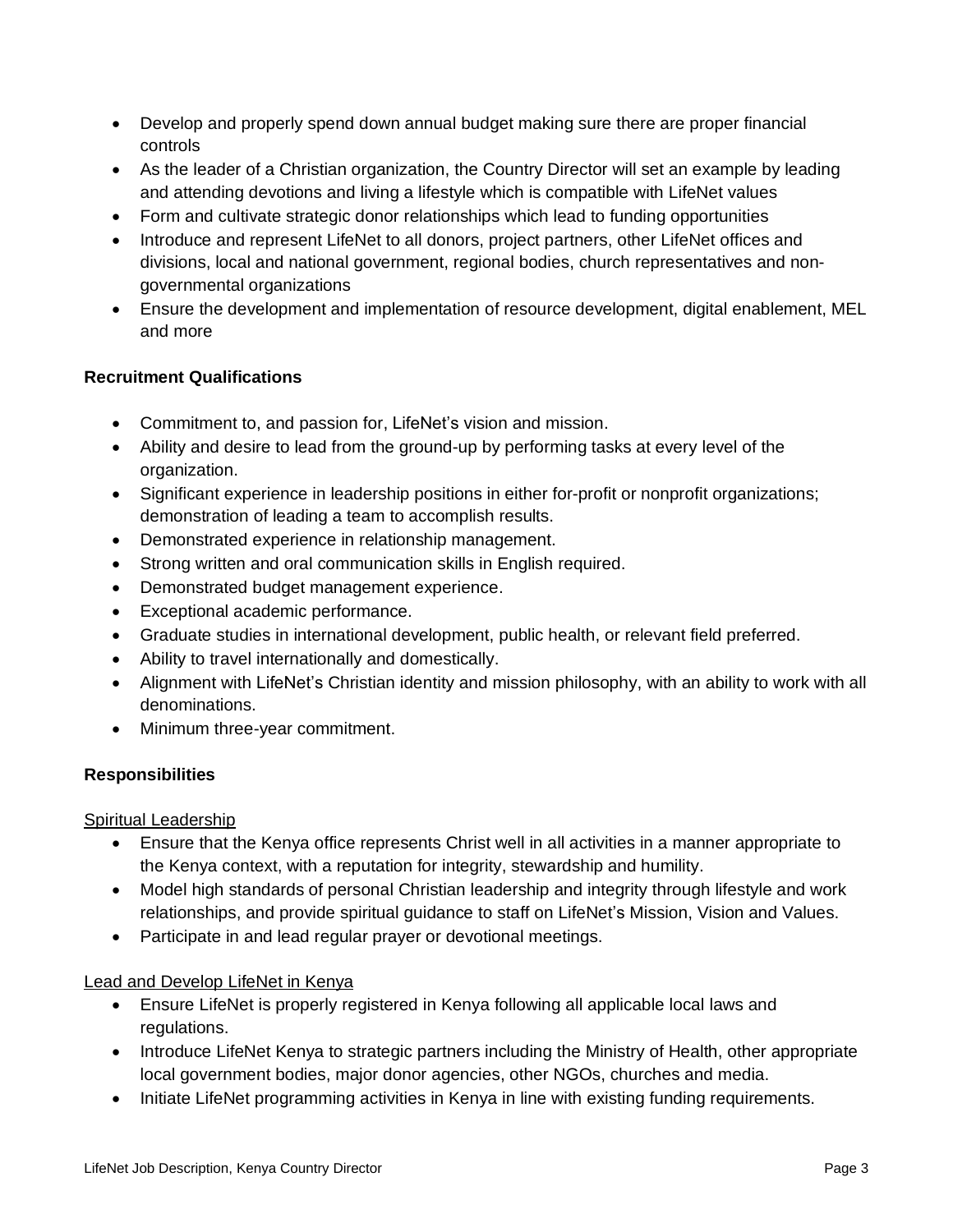**Strategic Leadership and Results Management** 

- Ensure there is a documented annual country strategy and quarterly actions plans with clear, measurable short-term and long-term targets, and that these are aligned with LifeNet's international strategies and goals.
- Execute and monitor these targets to a standard of excellence, reporting on a regular basis to the VP of Programs.
- Responsible for the collection and reporting of all KPIs, results, and stories at country and program levels.
- Reviewing country KPIs and financials on a monthly basis with both the Kenya program Leadership Team and VP of Programs.

Representation and Partnership Management

- Engage and build intentional alliances with appropriate local government bodies, major donor agencies, other NGOs, churches and media.
- Manage LifeNet facility partnerships, including regular meetings with Bishops, Diocesan Health Coordinators, church officials, partnership agreements, and new partnership development.
- Visit partner facilities frequently to encourage, build relationships, and maintain vision.
- Ensure that the LifeNet brand continues to be recognized as a mark of healthcare quality and is well-respected.
- Maintain all LifeNet country registration documents and other MOUs and keep them up to date.

# Country Team and Operations Management

- Promote LifeNet's mission, vision and values and ensure they are the foundation of our program's strategies and work.
- Responsible for all Kenya staff.
- Directly supervise the LifeNet Kenya Team, consisting Nurse & Management Team Leaders, Spiritual Integration Coordinator, M&E Lead, and the Finance and Admin Officer.
- Budget efficiently, analyze financials, ensure proper accounting, financial procedures and tax obligations are fulfilled.
- Ensure compliance with local laws and standards and represent LifeNet in court, if necessary.
- Responsible for all LifeNet assets in country.
- Responsible for monitoring security situations, implementing and updating security protocols, and participating in available collaborative security meetings.
- Responsible for day-to-day administrative and operational tasks as necessary.
- Initiate staff capacity development or training as necessary.
- Support initiatives for member care and well-being as necessary.

# Business Development

• Develop strategic alliances for funding bids, particularly with prime NGOs and other NPI eligible organizations.